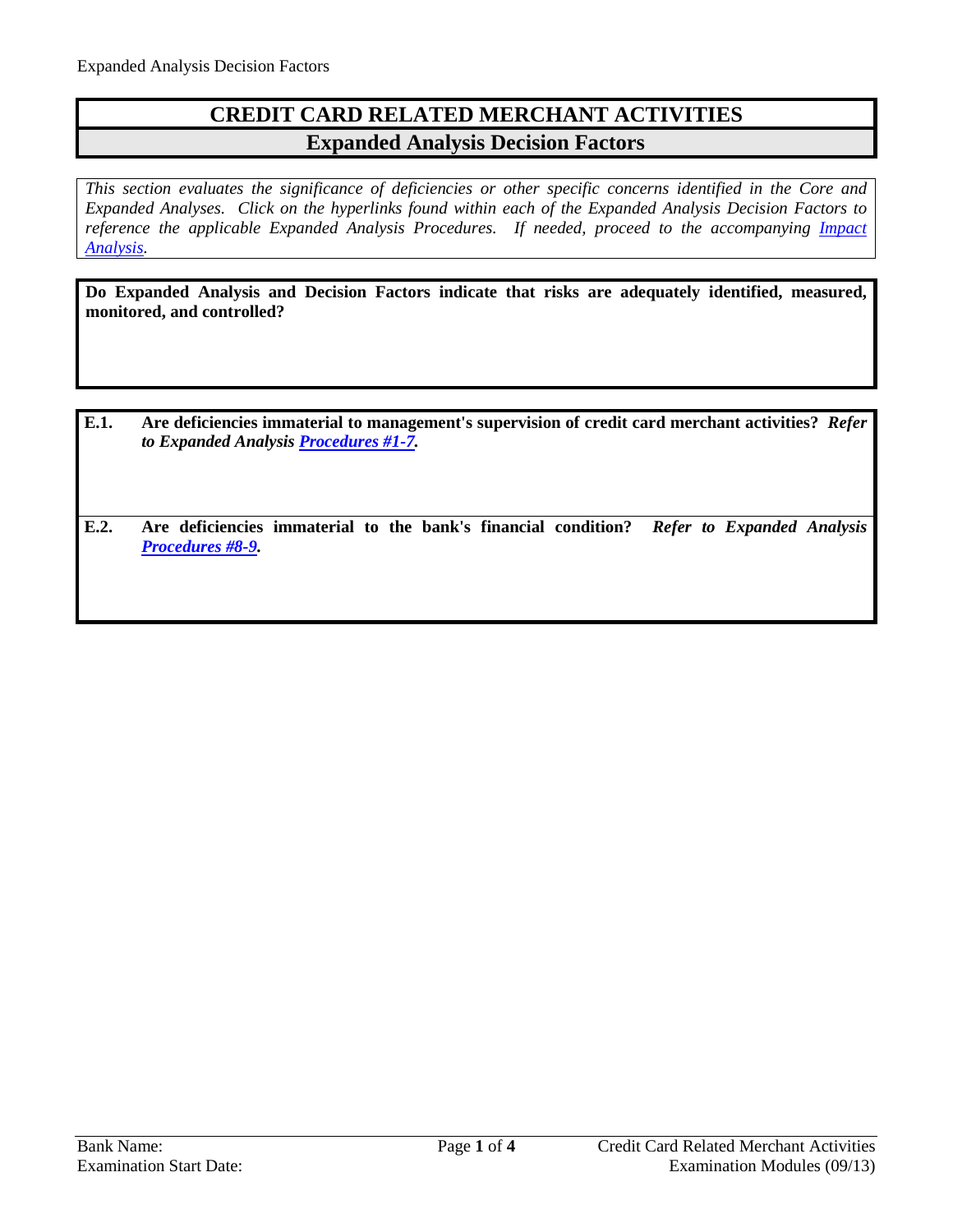## **CREDIT CARD RELATED MERCHANT ACTIVITIES Expanded Analysis Procedures**

*Generally, procedures used in the Expanded Analysis should target concerns identified in the Core Analysis and Decision Factors. The flexible guidelines specified for the Core Analysis also apply to the Expanded Analysis.*

## <span id="page-1-0"></span>**Expanded Analysis Procedures**

- **1. Investigate why the policy deficiencies identified in the Core Analysis exist. Discuss recommendations with management.** *Note: The Core Analysis reveals what the deficiencies are, whereas the Expanded Analysis is focused on the circumstances causing the deficiencies and management's ability to implement corrective action.* **Possible reasons for policy deficiencies may include the following circumstances:**
	- **Management overlooked issues.**
	- **Management is unfamiliar with prudent credit card related merchant activity guidelines and procedures.**
	- **Management is unwilling to create or enhance policies and procedures.**
- **2. If poor compliance with policies and procedures exist, determine the reasons. Possible reasons are detailed below:**
	- **Lack of awareness of policy's existence.**
	- **Disregard for established policies.**
	- **Misunderstanding the intent of policy guidelines.**
	- **Poor internal communication of subsequent revisions to policy and procedures.**
	- **Weak internal controls, audit procedures, or reporting mechanisms.**
- **3. Determine why management and board reports are deficient. Seek management's responses to and corrective actions taken for these deficiencies. The cause(s) of deficient reports may stem from the following circumstances:**
	- **Inaccurate information is contained in reports and input and output has not been tested.**
	- **Management information system is not able to generate necessary reports.**
	- **Management is unfamiliar with the information system's capabilities.**
	- **Management is unfamiliar with important monitoring reports.**
- **4. Determine if management supports proper controls and monitoring to ensure policy guidelines are followed in the future.**

**5. Research the reasons for weak controls and evaluate management's plan to correct these weaknesses.**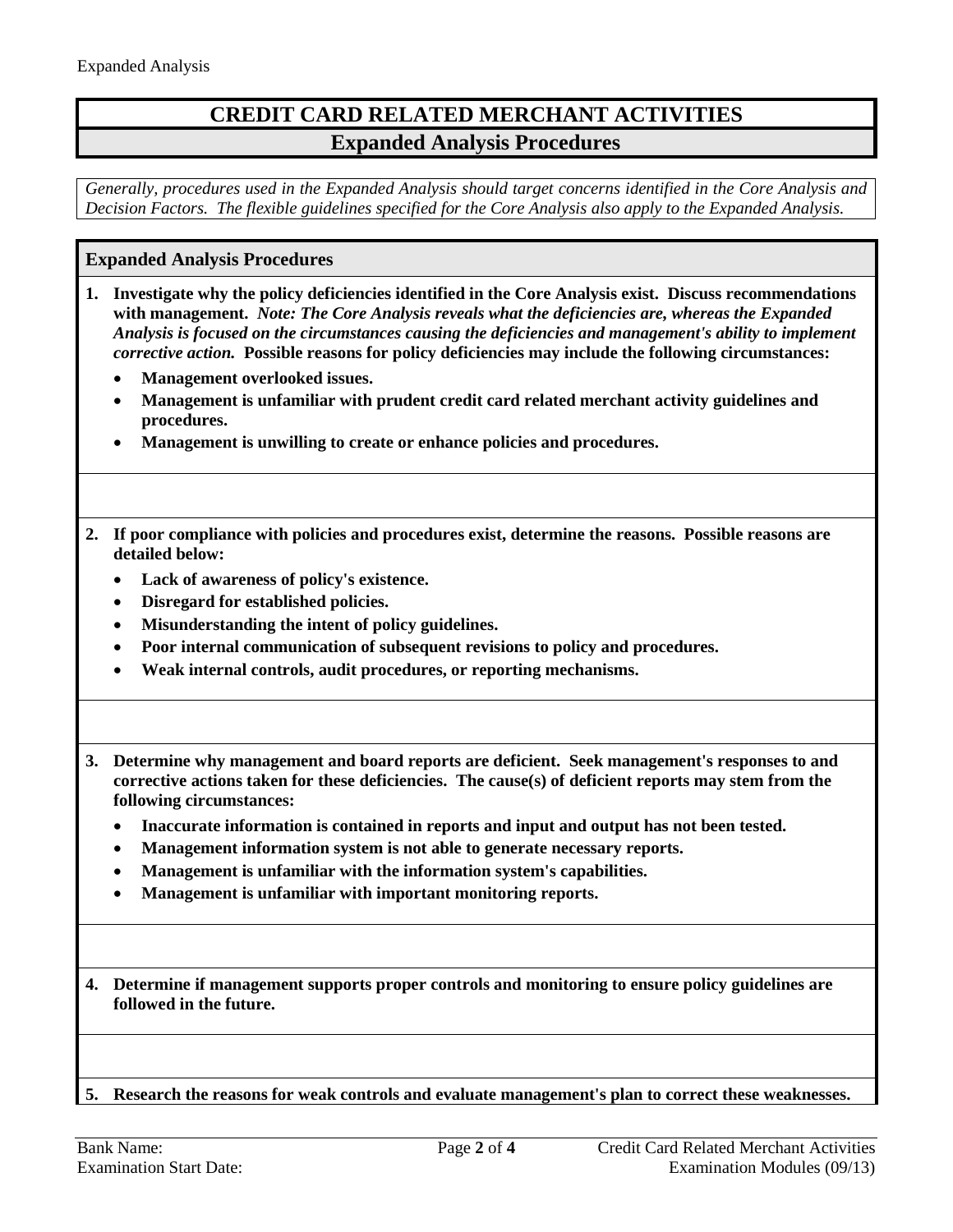**Perform additional internal control evaluations as necessary:**

- **Determine if access to merchant and ISO reserve accounts is restricted to authorized bank personnel.**
- **Review exception reports on merchants experiencing unusual activities. Determine the reasons for the exceptions.**
- **6. Investigate the causes of operating losses in the merchant credit card operations and evaluate the prospects for profitability.**

**7. Determine the reasons for inadequate chargeback reserves.**

- <span id="page-2-0"></span>**8. If the bank suffered significant losses on chargebacks from a particular merchant or group of merchants over the past several years, complete the following items:**
	- **Determine why certain merchants are generating significant chargebacks.**
	- **Ascertain what actions management takes to reduce losses (implementing additional controls or terminating an arrangement with a merchant).**
- **9. Investigate reasons for merchants with low profitability or actual losses. Only review those that are significant.**
	- **Review a sample of written onsite inspections.**
	- **Review a sample of merchant profitability accounts and compare actual pricing against the pricing policy.**
	- **Review the most recent financial statement and assess the financial capacity of the merchant.**
	- **Determine if the bank is giving the merchant a favorable discount rate because of an existing commercial loan or deposit relationship. (Although this is an acceptable practice for non-insiders, the bank should be able to measure the overall profitability of the merchant account to ensure the other banking relationship offsets the favorable discount rate.)**
	- **Review any corrective actions management intends on implementing.**

**End of Expanded Analysis. If needed, Continue to [Impact Analysis.](#page-3-0)**